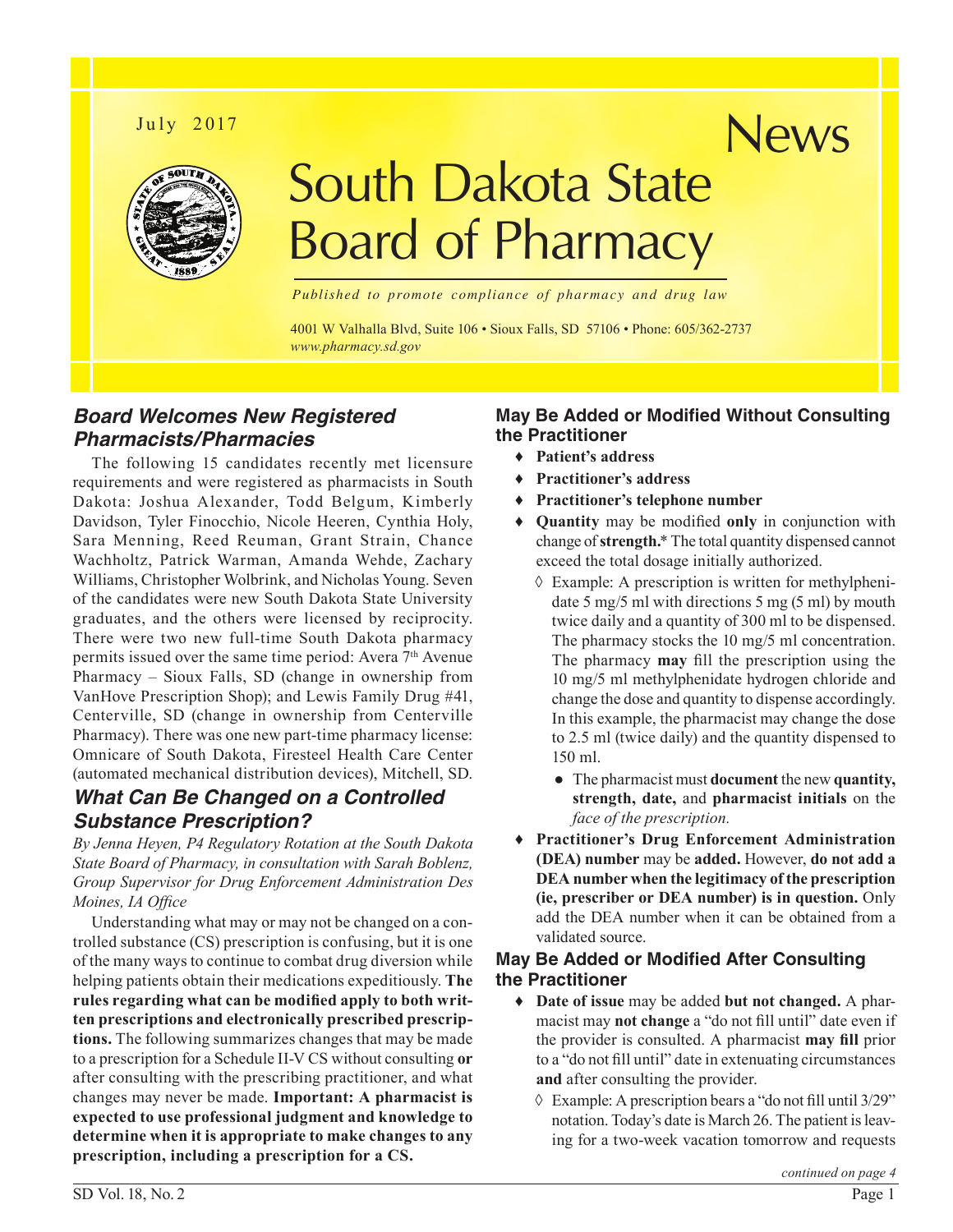

## **National Pharmacy**

The applicability of articles in the *National Pharmacy Compliance* by examining the law of

#### *WHO Launches Global Patient Safety Challenge on Medication Safety*

To reduce severe, avoidable medication-associated harm in all countries by 50% over the next five years, the World Health Organization (WHO) has launched a worldwide initiative, the Global Patient Safety Challenge on Medication Safety. Medication errors cause at least one death every day and injure approximately 1.3 million people every year in the United States. In addition, lowand middle-income countries are estimated to have similar rates of medication-related adverse events as high-income countries.

The Global Patient Safety Challenge on Medication Safety aims to make improvements in each stage of the medication use process including prescribing, dispensing, administering, monitoring, and use. WHO intends to provide guidance and develop strategies, in addition to plans and tools to ensure that the medication process has the safety of patients at its core in all health care facilities.

Previous WHO Global Safety Challenges have included the Clean Care is Safer Care challenge on hand hygiene in 2005 and the Safe Surgery Saves Lives challenge in 2008. Additional information is available in the WHO press release available at *[http://who.int/mediacentre/news/releases/2017/medication-related](http://who.int/mediacentre/news/releases/2017/medication-related-errors/en/)[errors/en.](http://who.int/mediacentre/news/releases/2017/medication-related-errors/en/)*

#### *Continuous Quality Improvement and Patient Safety Organizations*



*This column was prepared by the Institute for Safe Medication Practices (ISMP). ISMP is an independent nonprofit agency and federally certified patient safety organization* 

*that analyzes medication errors, near misses, and potentially hazardous conditions as reported by pharmacists and other practitioners. ISMP then makes appropriate contacts with companies and regulators, gathers expert opinion about prevention measures, and publishes its recommendations. To read about the risk reduction strategies that you can put into practice today, subscribe to* ISMP Medication Safety Alert!® Community/Ambulatory Care Edition *by visiting* www.ismp.org. *ISMP provides legal protection and confidentiality for submitted patient safety data and error reports. Help others by reporting actual and potential medication errors to the ISMP National Medication Errors Reporting Program Report online at* [www.ismp.org.](www.ismp.org) *Email: [ismpinfo@ismp.org.](mailto:ismpinfo@ismp.org)*

Data from the ISMP Medication Errors Reporting Program reveals that medication-related problems are repetitive in nature. An incident of misuse in one setting is likely to repeat itself in another. Most importantly, the system changes that are necessary to prevent errors are similar, and a growing body of literature is available to guide these efforts. Tragically, too many organizations and individual providers do not believe similar incidents could happen to them. They fail to use information about errors occurring elsewhere as a roadmap for improvement in their own organization or practice. It is not until a serious error hits home that aggressive prevention efforts are implemented. With so much evidence-based information about error prevention at hand, there is little excuse for reacting to errors after they happen instead of preventing them.

The development and implementation of continuous quality improvement (CQI) efforts should be the highest priority in all pharmacies. Such efforts must be aimed specifically at preventing well-known and repetitive dispensing errors. Pharmacies should seek out medication safety information and use it proactively to prevent medication errors. At the same time, safety issues recognized internally and/or reported by patients should be documented and analyzed, with a process to determine the best strategies to prevent future problems and methods to ensure implementation. An annual survey to assess consumer perceptions of the quality of pharmaceutical products and professional services could supply additional information upon which to base improvement strategies. For more information on CQI programs, visit Section 7 of Model Rules for the Practice of Pharmacy in *The Model State Pharmacy Act and Model Rules of the National Association of Boards of Pharmacy.*

Informational tools like the *ISMP Medication Safety Alert!* publication, or ISMP's *Quarterly Action Agenda,* which is a readily available list of medication problems compiled from the nation's reporting programs, can be a backbone of any CQI effort. The very purpose of the ISMP Medication Errors Reporting Program – indeed the purpose of any type of safety reporting program and the expert recommendations that stem from it – is to guide the implementation of quality improvement initiatives by practitioners and organizations.

It is important that certain information from the CQI proceedings and records of review be protected from discovery. Patient safety organizations (PSO) are organizations that share the goal of improving the quality and safety of health care delivery. Patient Safety Work Product (PSWP) is the information protected by the privilege and confidentiality protections of the Patient Safety Act and Patient Safety Rule. PSOs serve as independent, external experts who can collect, analyze, and aggregate PSWP locally, regionally, and nationally to develop insights into the underlying causes of patient safety events, thus improving quality by identifying and reducing the risks and hazards associated with patient care. Communications with PSOs are protected to allay fears of increased risk of liability because of collection and analysis of patient safety events.

For more information on PSOs, visit *[https://www.pso.ahrq](https://www.pso.ahrq.gov/faq) [.gov/faq.](https://www.pso.ahrq.gov/faq)*

## *NCPDP Releases Guide to Ensure Patients Get Their Medications During a Disaster*

The National Council for Prescription Drug Programs (NCPDP) released the *NCPDP Emergency Preparedness Information* guide to assist pharmacists and other health care providers during a declared emergency. Prepared by the NCPDP Emergency Preparedness Committee, the guide provides resource information for eligibility and claims processing affecting displaced individuals. The guide is available at *[www.ncpdp.org/NCPDP/media/pdf/](www.ncpdp.org/NCPDP/media/pdf/NCPDPEmergencyPreparednessInformation_v1_4.pdf) [NCPDPEmergencyPreparednessInformation\\_v1\\_4.pdf.](www.ncpdp.org/NCPDP/media/pdf/NCPDPEmergencyPreparednessInformation_v1_4.pdf)* Additional information for pharmacists about emergency preparedness is available on the NCPDP website at *[www.ncpdp.org/Resources/](www.ncpdp.org/Resources/Emergency-Preparedness) [Emergency-Preparedness](www.ncpdp.org/Resources/Emergency-Preparedness).*

#### *FDA Warns of Illnesses and Deaths in Pets Exposed to Fluorouracil*

Food and Drug Administration (FDA) is alerting pharmacists that patients' pets are at risk of illness and death when exposed to the topical cancer medication fluorouracil cream USP 5% (5-FU) that is intended for use in people. Fluorouracil may also be marketed under the brand names Carac®, Efudex®, and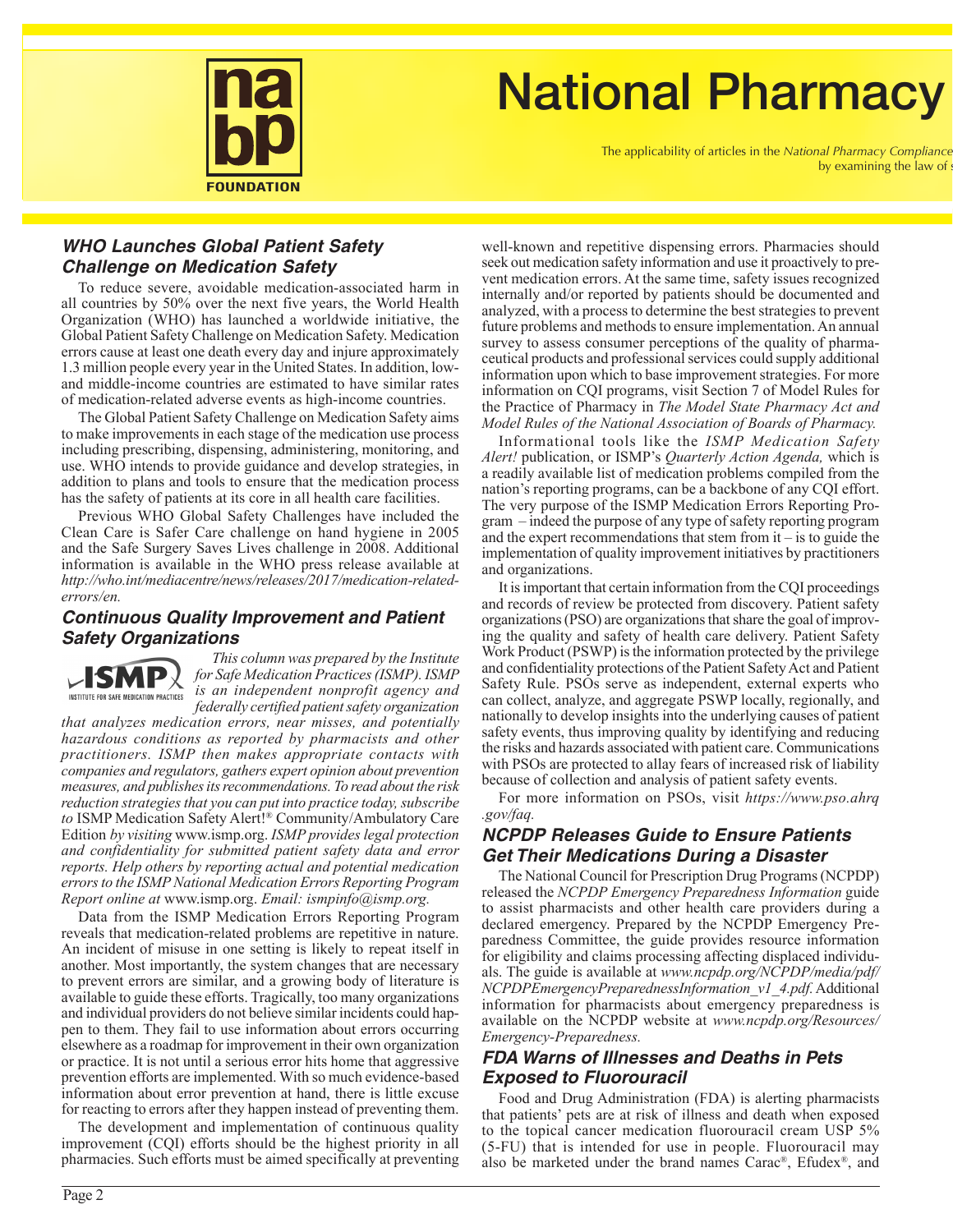## **Compliance News**

National Association of Boards of Pharmacy Foundation

NABPF

News to a particular state or jurisdiction can only be ascertained such state or jurisdiction.

> Fluoroplex®. Very small amounts could be dangerous to household pets; thus, patients should use care when applying and storing the medication. FDA has received reports of five dogs that became ill and died after accidentally ingesting the topical cream, notes a Center for Veterinary Medicine Update available at *[www.fda](www.fda.gov/AnimalVeterinary/NewsEvents/CVMUpdates/ ucm537434.htm) [.gov/AnimalVeterinary/NewsEvents/CVMUpdates/ucm537434.htm.](www.fda.gov/AnimalVeterinary/NewsEvents/CVMUpdates/ ucm537434.htm)*

> Although FDA has not received any reports involving cats to date, cats are also expected to be extremely sensitive to fluorouracil cream. For instance, if an owner applies fluorouracil cream to an afflicted area and touches his or her cat, the cat may accidentally ingest the medication when grooming itself and suffer adverse events.

> FDA advises that pharmacists who fill these prescriptions should advise patients with pets to prevent exposing their pet to the medication. Adverse events may be reported to FDA using the Form FDA 1932a, which may be obtained at *[www.fda.gov/](www.fda.gov/AnimalVeterinary/SafetyHealth/ReportaProblem/ucm055305.htm) [AnimalVeterinary/SafetyHealth/ReportaProblem/ucm055305.htm.](www.fda.gov/AnimalVeterinary/SafetyHealth/ReportaProblem/ucm055305.htm)*

#### *FDA Revises Final Guidance Documents on Bulk Drug Substances Used in Compounding*

In January 2017, FDA issued revised versions of two final guidance documents regarding the use of bulk drug substances in compounding.

- ♦ Interim Policy on Compounding Using Bulk Drug Substances Under Section 503A of the Federal Food, Drug, and Cosmetic Act
- ♦ Interim Policy on Compounding Using Bulk Drug Substances Under Section 503B of the Federal Food, Drug, and Cosmetic Act

FDA clarified that the policies described in the guidances do not apply to inactive ingredients. Inactive ingredients are not included in the definition of a "bulk drug substance" and can be used in compounding without appearing on the bulk drug substances lists developed under sections 503A or 503B of the Federal Food, Drug, and Cosmetic Act, if all applicable conditions are met.

As indicated on its website at *[www.fda.gov/Drugs/DrugSafety/](www.fda.gov/Drugs/DrugSafety/ucm502075.htm) [ucm502075.htm](www.fda.gov/Drugs/DrugSafety/ucm502075.htm),* FDA will also provide regular updates to the categories of bulk drug substances described in the guidances. FDA previously stated that it would not evaluate new nominations for placement in one of the three categories until after it completed its review of substances already nominated with adequate supporting information.

Now, the guidances state that FDA will determine after submissions are received whether new nominations, including renominations of substances with additional supporting information, have sufficient information for FDA to review them. After making that determination, FDA will place nominated substances in the appropriate category on FDA's website. FDA intends to update the categories with any new nominations the first business day of each month. This revised policy will further minimize unnecessary disruptions to patient treatment while FDA develops the lists of bulk drug substances for use in compounding.

The guidances are available online at *[www.fda.gov/downloads/](www.fda.gov/downloads/Drugs/GuidanceComplianceRegulatoryInformation/Guidances/UCM469120.pdf) [Drugs/GuidanceComplianceRegulatoryInformation/Guid](www.fda.gov/downloads/Drugs/GuidanceComplianceRegulatoryInformation/Guidances/UCM469120.pdf)[ances/UCM469120.pdf](www.fda.gov/downloads/Drugs/GuidanceComplianceRegulatoryInformation/Guidances/UCM469120.pdf)* and *[www.fda.gov/downloads/Drugs/](www.fda.gov/downloads/Drugs/GuidanceComplianceRegulatoryInformation/Guidances/UCM469122.pdf) [GuidanceComplianceRegulatoryInformation/Guidances/](www.fda.gov/downloads/Drugs/GuidanceComplianceRegulatoryInformation/Guidances/UCM469122.pdf) [UCM469122.pdf.](www.fda.gov/downloads/Drugs/GuidanceComplianceRegulatoryInformation/Guidances/UCM469122.pdf)* 

#### *APhA Resource Guide Applies JCPP Pharmacists' Patient Care Process to Immunization Services*

The American Pharmacists Association (APhA) published a resource guide that applies the Joint Commission of Pharmacy Practitioners (JCPP) Pharmacists' Patient Care Process to pharmacy-based immunization services. The components of the Pharmacists' Patient Care Process to collect, assess, plan, implement, and follow-up should be implemented as routine practice along with the National Vaccine Advisory Committee Standards for Adult Immunization Practice, as noted in the resource guide, *Applying the Pharmacists' Patient Care Process to Immunization Services.* "[P]harmacists and other vaccine providers need to strive to constantly improve collaboration, communication, and documentation," indicates the APhA guide. For more information, visit the APhA Immunization Center at *[www.pharmacist.com/](www.pharmacist.com/immunization-center) [immunization-center.](www.pharmacist.com/immunization-center)*

#### *CPE Training on Older Adult Fall Prevention Available Online*

Developed in collaboration with the Centers for Disease Control and Prevention (CDC) and the APhA, the Stopping Elderly Accidents, Deaths, and Injuries (STEADI) initiative is offering continuing pharmacy education (CPE) training for pharmacists to prevent falls in adults 65 and older. The training will provide strategies to help pharmacists screen older adults for fall risk, conduct medication review and management, and offer patient education. To participate in the free online training, "STEADI: The Pharmacist's Role in Older Adult Fall Prevention," visit the CDC website at *<www.cdc.gov/steadi/training.html>* for more information.

#### *New FDA Drug Info Rounds Training Video Addresses the Combat Methamphetamine Epidemic Act*

Drug Info Rounds, a series of online videos by FDA, provides important and timely drug information to practicing clinical and community pharmacists so they can help patients make better decisions. In the latest Drug Info Rounds video, "Combat Methamphetamine Epidemic Act," pharmacists discuss the legal requirements for the sale of over-the-counter drug products that contain pseudoephedrine. Drug Info Rounds was developed with contributions from pharmacists in FDA's Center for Drug Evaluation and Research (CDER), Office of Communications, Division of Drug Information. All Drug Info Rounds videos can be viewed on the FDA website at *[www.fda.gov/Drugs/ResourcesForYou/](www.fda.gov/Drugs/ResourcesForYou/HealthProfessionals/ucm211957.htm) [HealthProfessionals/ucm211957.htm](www.fda.gov/Drugs/ResourcesForYou/HealthProfessionals/ucm211957.htm).*

#### *FDA Presents Series of CE Webinars for Students and Clinicians*

FDA's Division of Drug Information in the CDER presents a series of continuing education (CE) webinars targeted toward students and health care providers who wish to learn more about FDA and drug regulation. The webinars are presented by FDA staff and allow participants to interact with staff. Previous webinar topics have included an overview of FDA's role in medication error prevention and prescription drug labeling. The webinars and presentation slides can be accessed on FDA's website at *[www.fda](www.fda.gov/DDIWebinars) [.gov/DDIWebinars.](www.fda.gov/DDIWebinars)*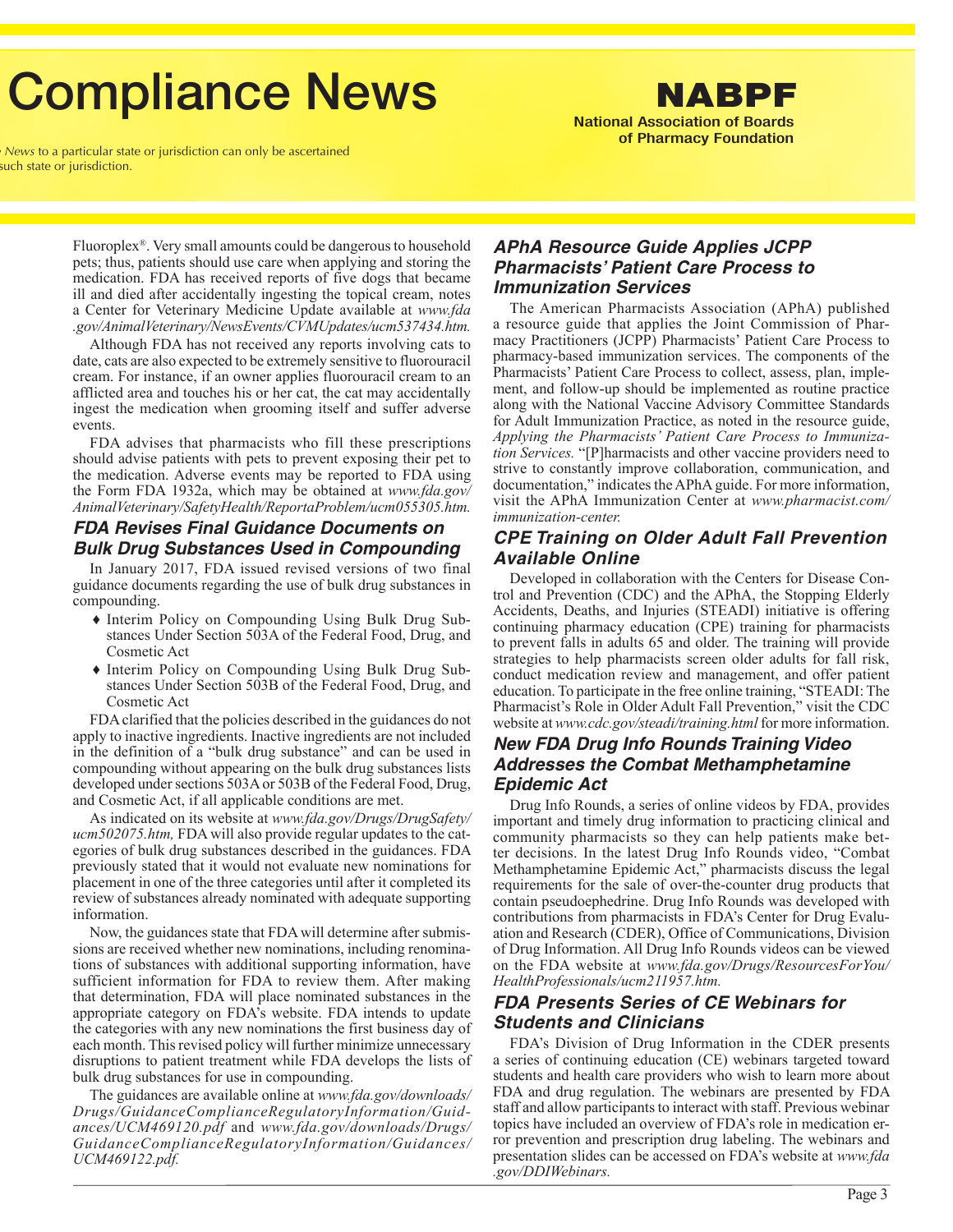that the prescription be filled today. After obtaining approval by the provider, you may fill the prescription.

- The pharmacist must **document** the **date, reason for early fill, "prescriber consulted,"** and **pharmacist initials** on the *face of the prescription.*
- ♦ **Drug quantity and strength,** *unless it falls under the example previously discussed.*\*
	- $\Diamond$  Includes situations where the acetaminophen strength is incorrect or missing in hydrocodone combination products. The prescriber should be contacted to verify strength of acetaminophen.
- ♦ **Directions** for use, *unless it falls under the example previously discussed.*\*
- ♦ **Dosage form** (capsules and tablets are not interchangeable)
- ♦ **Refill instructions** for Schedule III-V CS
- ♦ Practitioner's **printed** name (**not** practitioner's signature)
- ♦ **Indication** on prescription for buprenorphine-containing products

#### **May Never Be Modified**

- ♦ **Patient's name**
- ♦ **Name of CS** *(except where generic substitution is permitted)*
- ♦ **Signature** of the practitioner

#### *SD PDMP Update*

*By Melissa DeNoon, RPh, SD PDMP Director*

The passing and signing of Senate Bill 1 mandated that everyone who has a South Dakota Controlled Substance Registration (SD CSR) be registered with the South Dakota Prescription Drug Monitoring Program (SD PDMP). This took effect July 1, 2017. Please ask the prescribers you work with if they are registered. The number of registrations for new PMP  $AWAR_xE$  accounts continues to grow as prescribers are informed of the mandate. In February 2017, the SD PDMP approved 97 new accounts; in March 2017, 110 new accounts were approved; and in April 2017, the SD PDMP approved 215 new accounts! The South Dakota Department of Health and the Board office will be sending letters to SD CSR holders who will not be in compliance with Senate Bill 1 as of July 1, 2017.

 In March 2017 and April 2017, oxycodone/acetaminophen was displaced from the number 10 spot by lisdexamfetamine dimesylate (Vyvanse®).

| <b>April 2017 Most</b><br><b>Prescribed</b><br><b>Drugs</b> | Prescrip-<br>tions | Quantity  | <b>Days</b><br><b>Supply</b> | Quantity/<br>Prescrip-<br>tions |
|-------------------------------------------------------------|--------------------|-----------|------------------------------|---------------------------------|
| Hydrocodone<br>BIT/Acetamino-<br>phen                       | 18,208             | 1,186,550 | 234,867                      | 65                              |
| Tramadol HCl                                                | 12,064             | 922,518   | 228,478                      | 76                              |
| Zolpidem<br>Tartrate                                        | 7,338              | 255,273   | 254,240                      | 35                              |
| Lorazepam                                                   | 7,226              | 361,002   | 177,732                      | 50                              |
| Clonazepam                                                  | 6,777              | 426,106   | 219,680                      | 63                              |

| <b>April 2017 Most</b><br><b>Prescribed</b><br><b>Drugs</b>  | Prescrip-<br>tions | Quantity | <b>Days</b><br><b>Supply</b> | <b>Quantity</b><br>Prescrip-<br>tions |
|--------------------------------------------------------------|--------------------|----------|------------------------------|---------------------------------------|
| Dextroamphet-<br>amine Sulf-Sacc/<br>Amphetamine<br>Sulf-Asp | 6,706              | 374,883  | 245,469                      | 56                                    |
| Methylphenidate<br><b>HCl</b>                                | 5,544              | 289,455  | 194,976                      | 52                                    |
| Alprazolam                                                   | 5,108              | 312,366  | 144,279                      | 61                                    |
| Oxycodone HCl                                                | 4,119              | 354,572  | 79,088                       | 86                                    |
| Lisdexamfet-<br>amine/Dimesyl-<br>ate                        | 3,651              | 134,807  | 131,323                      | 37                                    |

Online queries performed by prescribers outpaced pharmacist queries each month since December 2016.



A summary of unsolicited reports/education letters based on the approved SD PDMP Advisory Council determined threshold of **four prescribers** and **four pharmacies** in **30 days** is as follows:

| <b>Education</b><br><b>Letter Month</b> | Number of<br><b>Pharmacist</b><br><b>Letters</b> | Number of<br><b>Prescriber</b><br><b>Letters</b> | <b>Number</b><br>of<br><b>Patients</b> | <b>Total</b><br><b>Number</b><br>of Letters |
|-----------------------------------------|--------------------------------------------------|--------------------------------------------------|----------------------------------------|---------------------------------------------|
| December 2016                           | 15                                               | 25                                               |                                        | 40                                          |
| January 2017                            | 32                                               | 42.                                              |                                        | 74                                          |
| February 2017                           |                                                  | 10                                               |                                        |                                             |
| March 2017                              | 17                                               | 17                                               |                                        | 34                                          |
| April 2017                              | 20                                               | 28                                               |                                        | 48                                          |

The SD PDMP submitted an application for a 2017 Harold Rogers PDMP Enhancement Grant on April 21, 2017. The grant projects include funds to:

- 1. integrate Regional Health's electronic health records with the SD PDMP;
- 2. expand the drug take-back program project from the 2016 Harold Rogers Grant; and
- 3. integrate PMP  $AWAR_xE$  with South Dakota licensing boards to automate credentialing.
- The awardees will be announced in September 2017.

#### *Relief Work*

The Board office keeps lists of individuals who may be interested in relief work or part-time fill-in work, or who are perhaps looking for full-time employment. Please do not hesitate to contact the Board office for this information. If you are on the list and wish to be removed, please contact the Board as well.